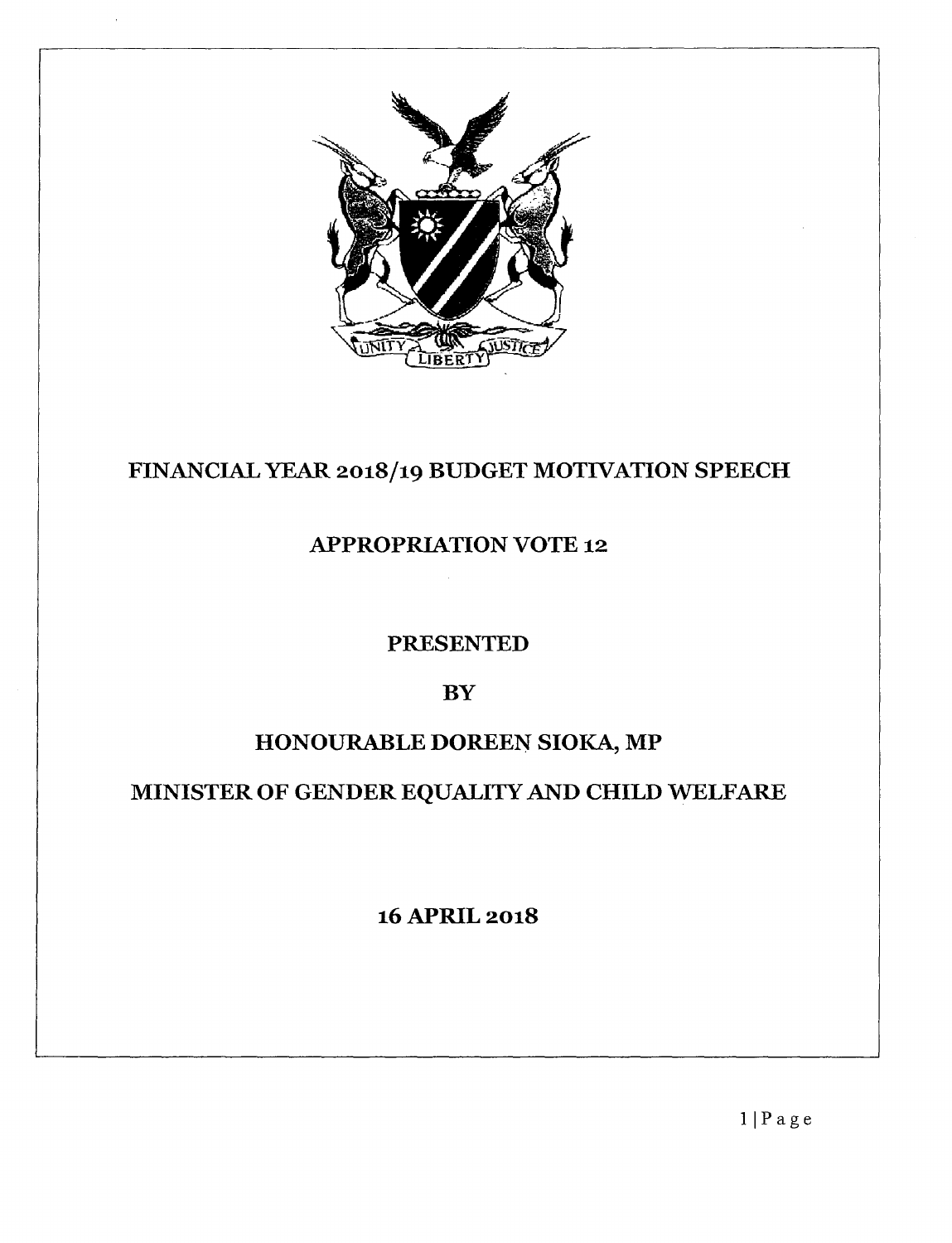### Honourable Chairperson of the Whole House Committee Honourable Members,

Today I am distinctly honoured and privileged to present to this august House the budget allocation for the Ministry of Gender Equality and Child Welfare under Vote 12 for the 2018/19 Financial Year.

## Honourable Chairperson of the Whole House Committee Honourable Members

A total amount of N\$ 1 212 373 000 (One billion, two hundred and twelve million, three hundred and seventy three Thousand Namibia Dollars) is allocated to the Ministry of Gender Equality and Child Welfare for 2018/2019 Financial Year. This budget represents a reduction of seven percent (7%) from the Financial Year 2017/18 budget. I further appreciate the fact that we had to make deep but necessary budget cuts so as to ensure fiscal sustainability and to protect macroeconomic stability.

## Honourable Chairperson of the Whole House Committee Honourable Members

Kindly allow me to dwell into the details of the Programmes of the Ministry of Gender Equality and their respective allocations:

#### PROGRAMME 1. POLICY SUPERVISION AND SUPPORT SERVICES

- 1.1 A total amount of N\$ 122 351 000 (One Hundred and Twenty Two Million, Three Hundred and Fifty One Thousand Namibia Dollars) is allocated to this programme inclusive of capital projects.
- 1.2 The primary purpose of this Program is to:
	- Enhance an enabling environment for a high-performance culture and service delivery.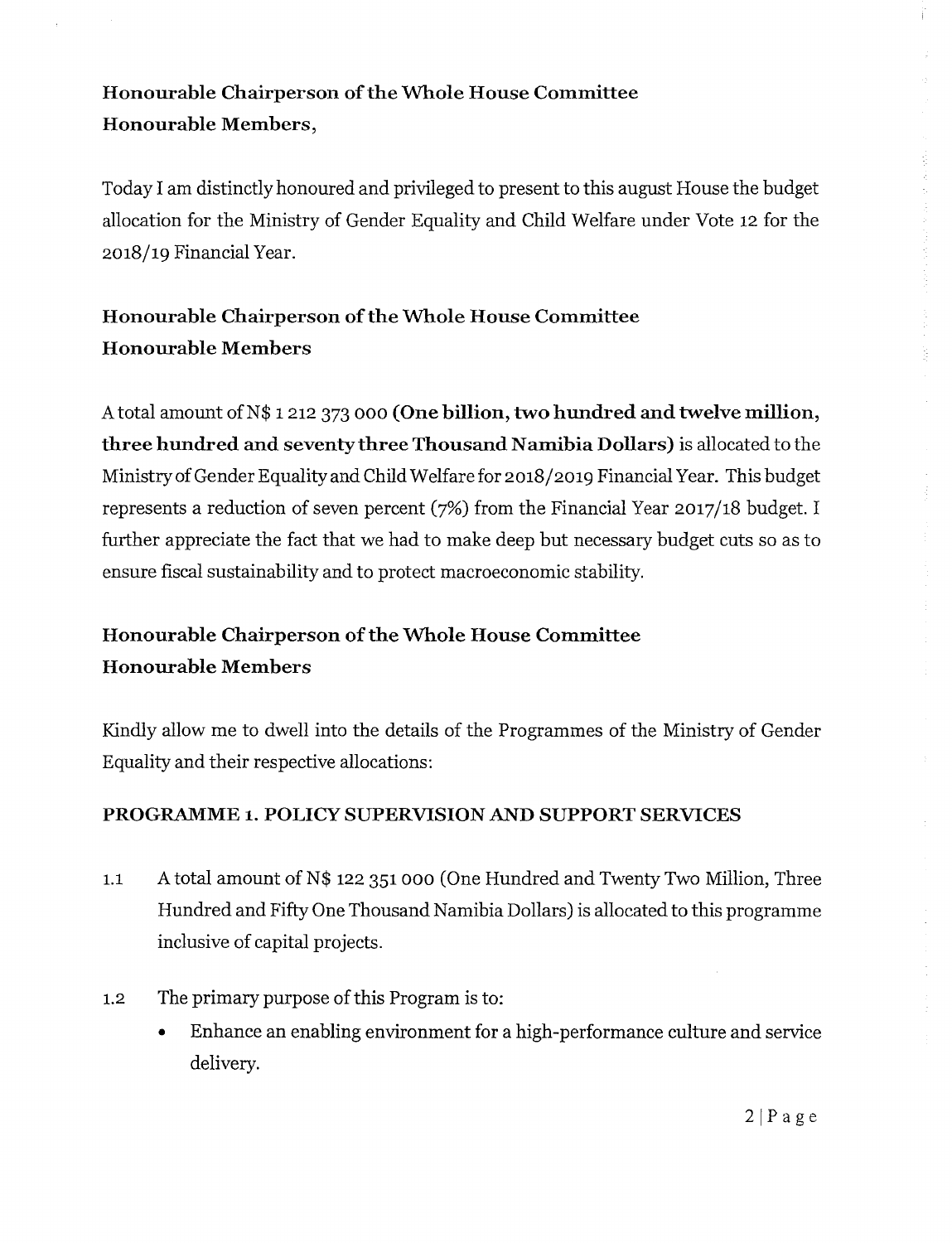- 1.3 An amount of N\$ 1204873 000 (One billion, two hundred and four million, eight hundred and seventy three Thousand Namibia Dollars) is allocated to the Operational Budget of the Ministry.
- 1.4 An amount of N\$ 7 500 000 (seven million, five hundred thousand Namibian Dollars) is allocated for the Development Budget of this Ministry.
- 1.5 The Development Budget of the Ministry pertains, *inter alia,* to the renovation and maintenance of homes of safety and shelters, construction of community empowerment centres, as well as the construction and renovation of Regional and Constituency offices.

#### Honourable Chairperson of the Whole House Committee Honourable Members

#### PROGRAMME 2. CARE AND PROTECTION OF CHILDREN:

- 2.1 The primary purpose of this Program is to:
	- Improve care and protection of children's well-being.
- 2.2 An amount of N\$ 1019 750 000.00 (One Billion, Nineteen Million Seven Hundred and Fifty thousand Namibian Dollars) is allocated to this Programme for 2018/2019 Financial Year inclusive of personnel expenditure.
- 2.3 Nine hundred thirty two million, and fifty thousand Namibian Dollars (N\$ 932050 000.00) which represents 77% (Seventy seven percent) of the Ministry's operational budget is earmarked for the Children Grants for 2018/2019 Financial year. Namibia is among the few countries providing social grants to orphans and vulnerable children in accordance with National Development Plans and the Harambee Prosperity Plan on child poverty and vulnerability.
- 2.4 An amount of N\$ 8 900 000.00 ( Eight million, nine hundred thousand Namibian Dollars) is budgeted to support and provide subsidies to Residential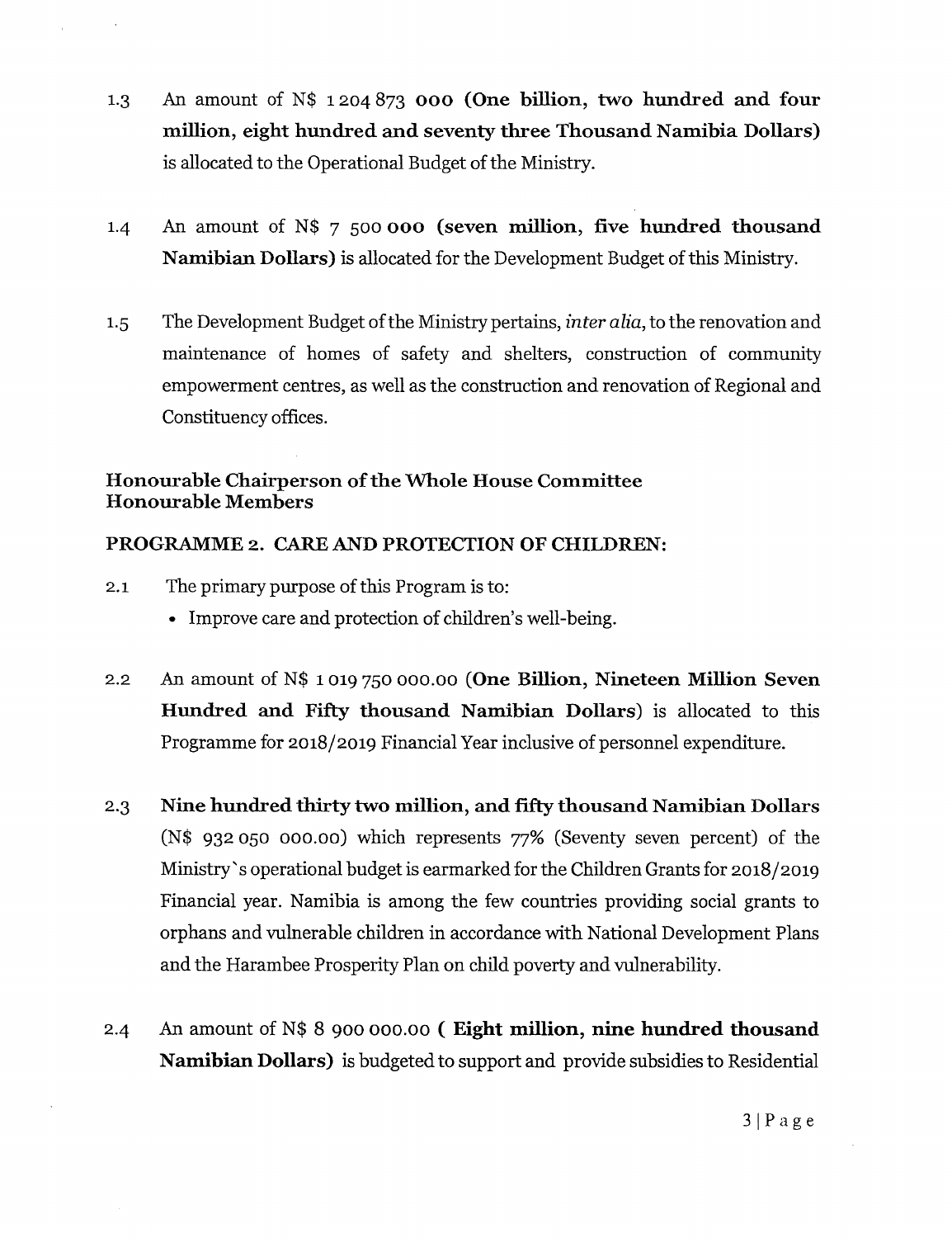Child Care Facilities and to provide different alternative care (foster care, adoption, place of safety and residential child care, Shelters) for children and families. This is also the same allocation that we utilise for services and interventions targeted at children on the streets.

2.5 The total number of orphans and vulnerable children who benefited from the grant system in 2017/18 was 344 055 **(three hundred and** forty four **thousand and fifty five)** for a total budget of N\$ 949 071431.00 **(Nine hundred and forty nine million, seventy one thousand, four hundred and thirty one Namibia Dollars)** for grants and subsidies to Residential Child Care Facilities.

#### **Honourable Chairperson of the Whole House Committee Honourable Members**

#### **PROGRAMME 3. SUPPORT COMMUNITY AND EARLY CHILDHOOD DEVELOPMENT:**

- 3.1 This Program aims primarily to:
	- Ensure attainment of girls and women empowerment
	- Mobilize communities towards socio-economic empowerment
	- Improve care and protection for children's well-being
- 3.2 A total amount of N\$39 835 000 **(Thirty Nine Million Eight Hundred and Thirty Five Thousand Namibian Dollars)** is allocated to this programme for 2018/2019 Financial Year inclusive of remuneration.
- 3.3 An amount of N\$ 24 985 000.00 **(Twenty Four Million, Nine Hundred Eighty Five Thousand Namibian Dollars)** is earmarked for Early Childhood Development for 2018/2019 Financial Year.
- 3-4 The total number of children enrolled at ECD Centres throughout the country during the Financial Year 2017/18 was eighty three thousand two hundred and sixty five (83 265), of which forty two thousand nine hundred and eighty eight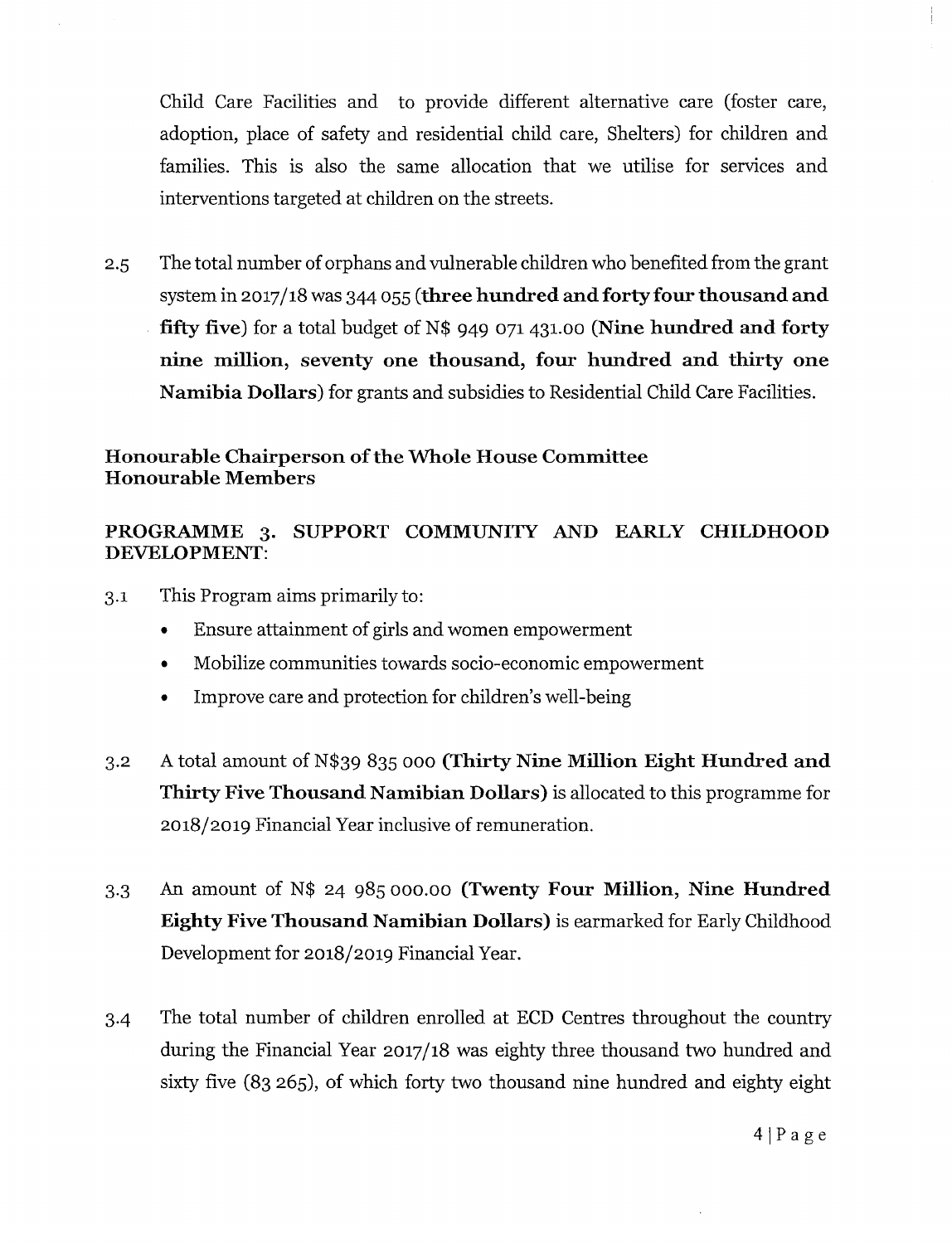(42 988) were girls and forty thousand two hundred and seventy seven (40 277) were boys.

- 3.5 The Ministry hosted the National Conference on Integrated Early Childhood Development Conference from the 19<sup>th</sup> to 21<sup>st</sup> February 2018 in Windhoek, Namibia, under the theme *"Act Together: Investing* in *the Early Years of our Children for a Prosperous Nation."* The Conference produced a number of recommendations to strengthen IECD service provision in Namibia.
- 3.6 An amount of N\$ 4938 000.00 **(Four Million, Nine Hundred Thirty Eight Thousand Namibian Dollars)** is budgeted for supporting women's projects and Income Generating Activities.
- 3.7 During the Financial Year 2017/18, a total number of two hundred and eighty **(280)** community projects in all fourteen Regions received assistance with materials and equipment. These projects created employment to 70% women and 30% men. These projects enable communities to mobilize themselves and to engage in activities that uplift their standards of living and consequently contribute to the enhancement of their quality of life.
- 3.8 A total number of one thousand two hundred and thirty seven (1 237) Educarers from one thousand and nine (1009) Early Childhood Development (ECD) Centres received monthly subsidy. The amount of the monthly subsidy ranged from N\$l 500.00 to N\$2 500.00 guided by Educarers' differing levels of education. A total amount of N\$22 826 000.00 (Twenty two million, eight hundred and twenty six thousand Namibia Dollars was spent on Educarers' subsidy during the Financial Year 2017/18. These Educarers serve poor rural and urban communities. The subsidy is given to remove the burden on Educarers serving communities where parents do not afford to pay for ECD services.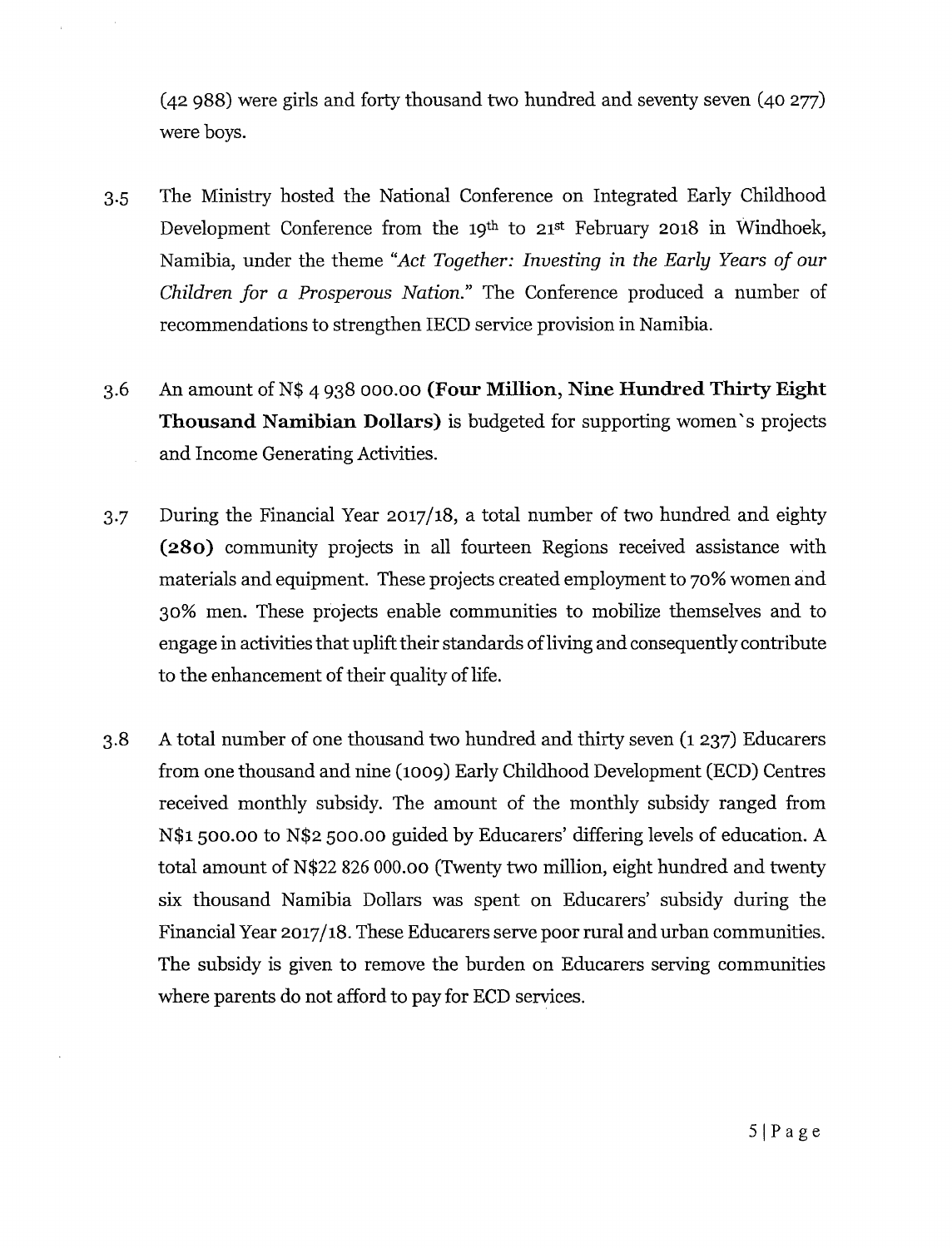## **Honourable Chairperson** of the **Whole House Committee Honourable Members**

The programmes explained above contribute to the Social Progression Pillar of the Harambee Prosperity Plan as they are all aimed at poverty reduction and improvement of the livelihoods of grassroots communities. Their continuation is undoubtedly a basic necessity.

## **Honourable Chairperson of the Whole House Committee Honourable Members**

## **PROGRAMME 4. PROMOTION OF GENDER EQUALITY AND EMPOWERMENT OF WOMEN:**

- 4.1 This Program aims primarily to:
	- Ensure gender equality and equity

### **4.2 COORDINATION MECHANISM FOR THE IMPLEMENTATION OF THE NATIONAL GENDER POLICY(2010-2020)**

Cabinet in 2014 approved the establishment of the Multi-Sectoral Coordination Mechanism for the implementation of the National Gender Policy. The National Gender Policy's twelve areas of concern are now clustered, under the National Coordination Mechanism, into six clusters for effective collaboration and implementation by all stakeholders. The clusters meet on a quarterly basis and compile reports which are submitted to the National Gender Permanent Task Force (NGPTF) that consists of Senior Officials at the level of Permanent Secretaries and Heads of institutions in the Private Sectors, Development Partners and Civil Society Organisations. The NGPTF submits their report to the Gender Advisory Committee which consists of Ministers from relevant ministries and is chaired by the Right Honourable Prime Minister. The main purpose of the Co-ordination Mechanism is to oversee the co-ordination, implementation, monitoring and evaluation of the National Gender Policy (NGP) (2010 - 2020) and its two

经生产的 医骨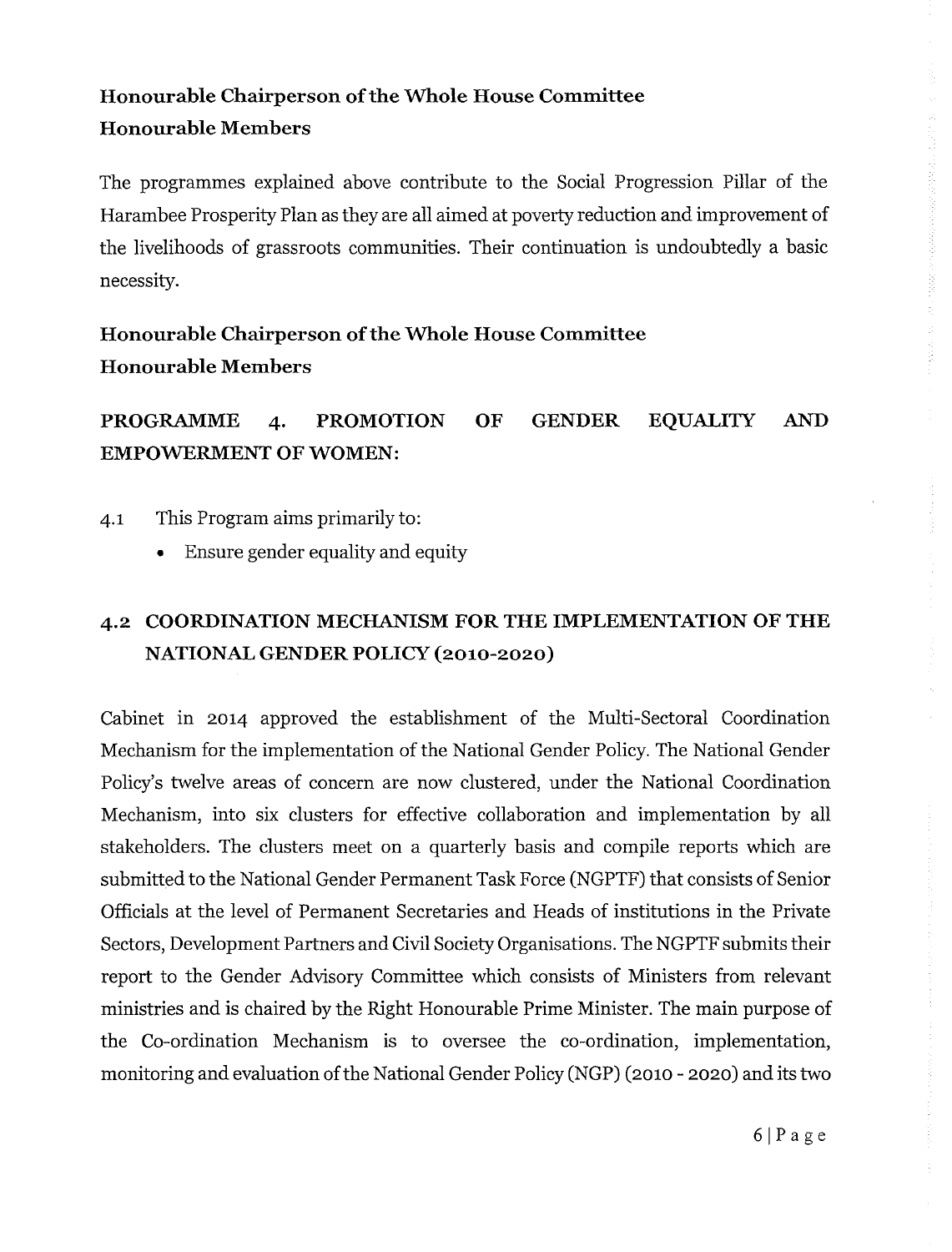Plans of Action, namely the National Gender Plan of Action (NGPA), and the National Plan of Action on Gender-Based Violence (NPAGBV).

#### **4.3 GENDER RESPONSIVE BUDGETING**

Cabinet approved the guidelines for Gender Responsive Budgeting (GRB) to be included in the National Budget Circular. Namibia is in the right direction to ensure that everyone (men and women, girls and boys) is considered to benefit when the national budgets are being drawn up and that it is easy to track where most of the money in the national budget is being spent. However, in as much as I am aware of the prevailing economic challenges, Imust equally admit that the national budget lacks <sup>a</sup> gender responsive approach by some sectors. It is thus my humble request to fellow Ministers and Accounting Officers to ensure that the national budget of all Offices/Ministries and Agencies (OMAs) for the Financial Year 2019/2020 and beyond reflect gender responsiveness.

#### **4.4 GENDER-BASED VIOLENCE**

Gender-Based Violence (GBV) is still a national concern and reports on GBV by the Namibian Police Force are alarming and continue unabated. The Ministry, in cooperation with stakeholders, carries out activities to combat GBV including commemoration of 16 Days of Activism Against GBV and the launching of Zero Tolerance for GBV Campaign. The GBV & Human Rights Cluster, one of the six clusters under the Coordination Mechanism for the implementation of the National Gender Policy, is operational at national level and is responsible for coordinating the implementation of the National GBV Plan of Action, including national GBV campaigns. The Committee also spearheaded the development of CEDAW Plan of Action for the implementation of the concluding observations on the  $4<sup>th</sup>$  and  $5<sup>th</sup>$  Country Report.

#### **4.5 COMBATINGOF TRAFFICKINGIN PERSONS BILL**

The Ministry spearheaded and coordinated the drafting of the Trafficking in Persons Act, 2018 (Act 1 of 2018) which was enacted by Parliament early at the beginning of 2018. The Ministry of Gender Equality and Child Welfare, in collaboration with stakeholders, will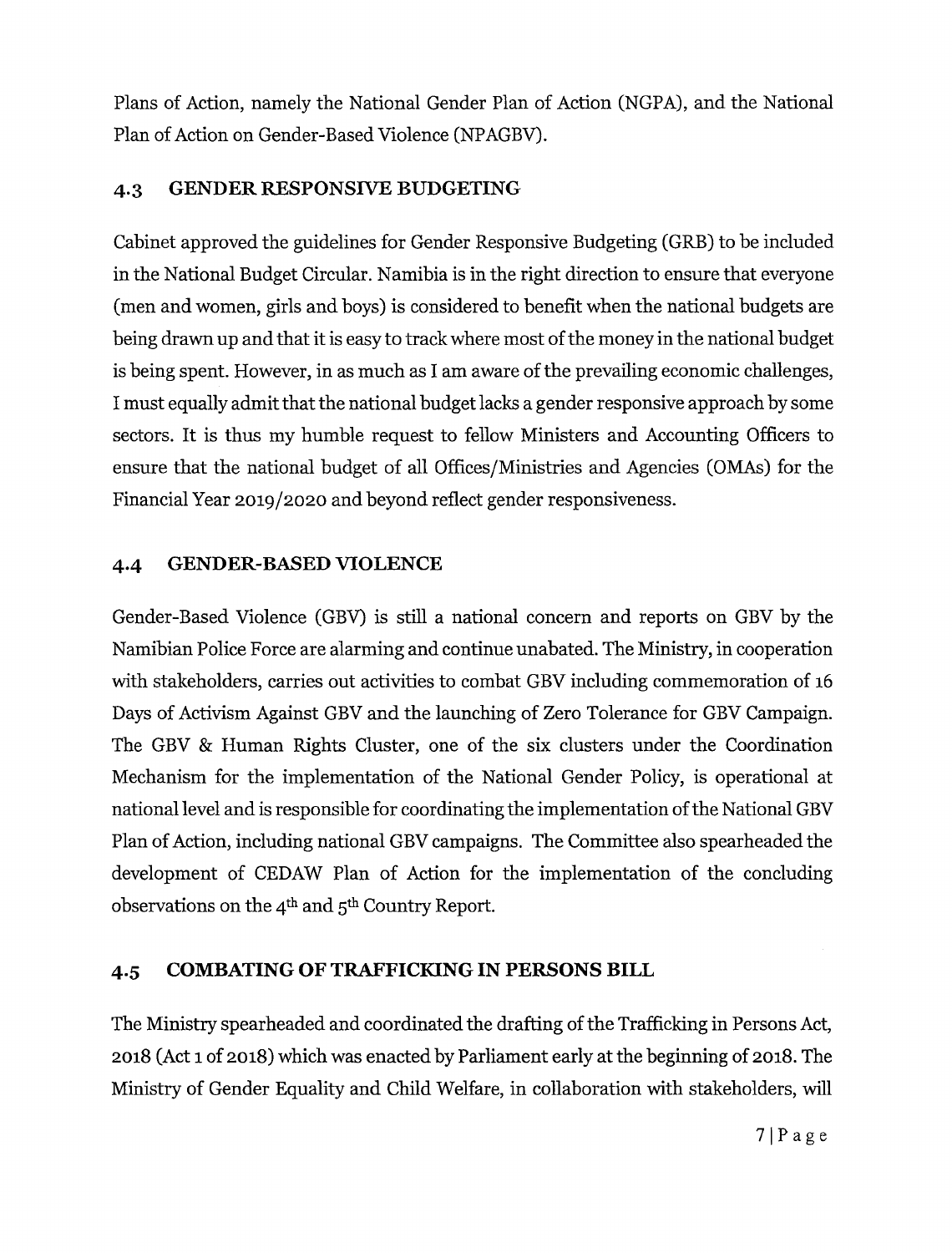conduct awareness targeting both communities and law enforcement institutions. The MGECW will also develop Regulations for the implementation of the said Act during the Financial Year 2018/19.

#### **4.6 WOMEN IN LEADERSHIPAND DECISIONMAKING POSITIONS**

In promotion of gender equality Namibia has achieved a total number of 40.4% of women representation in both Houses of Parliament. In the National Assembly alone women representation stands currently 46%. This magnificent achievement was primarily occasioned by the awareness raised by the MGECW to all political parties on the importance of Gender Equality and equal representation of both women and men in leadership and decision-making positions. Therefore, the ruling SWAPO Party took the bull by its horns and ensured the 50/50 representation through what we call Zebra Style adopted by SWAPO Party.

### **Honourable Chairperson of the Whole Committee Honourable Members**

A total amount of N\$ 30 437 000 **(Thirty Million, Four Hundred and Thirty Seven Thousand Namibia Dollars)** is allocated to this Programme for 2018/2019 Financial Year for Gender Equality and Women Empowerment, inclusive of personnel costs. Nine million, thirty six thousand Namibia Dollars (N\$ 9 036 000) of the budget under this Programme is earmarked for Gender-Based Violence.

### **Honourable Chairperson of the Whole Committee Honourable Members**

**In Summary: Vote 12 MGECWlooks as follows:**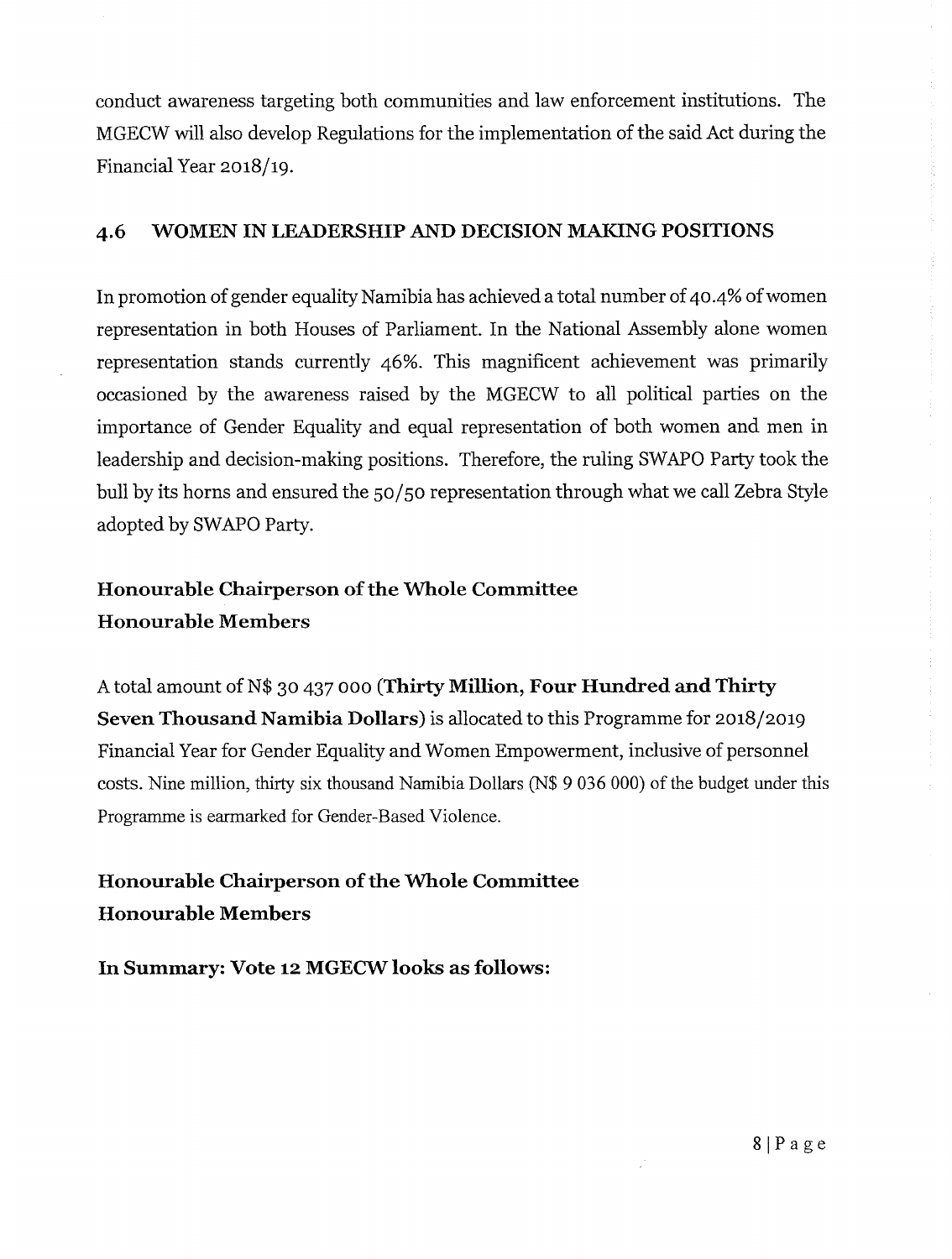| Programme                                     | <b>Amount (N\$'0000)</b>       |
|-----------------------------------------------|--------------------------------|
| 1. Policy Supervision and Support Services    | N\$<br>122 351 000 (One        |
|                                               | Hundred and Twenty             |
|                                               | Million, Three<br>Two          |
|                                               | Hundred and Fifty One          |
|                                               | Thousand<br>Namibia            |
|                                               | Dollars)                       |
| 2. Care and Protection of Children            | N\$ 1019 750 000 (One          |
|                                               | Billion,<br>Nineteen           |
|                                               | Million,<br>Seven              |
|                                               | Hundred<br>and<br>Fifty        |
|                                               | Thousand<br>Namibia            |
|                                               | Dollar)                        |
| 3. Community and Early Child hood Development | $N\$<br>39 835 000             |
|                                               | (Thirty Nine Million,          |
|                                               | Eight<br>Hundred and           |
|                                               | Thirty Five Thousand           |
|                                               | Namibia Dollars)               |
| 4. Gender Equality and Empowerment of Women   | $N\$<br>30 437 000             |
|                                               | (Thirty Million, Four          |
|                                               | Hundred and Thirty             |
|                                               | Thousand<br>Seven              |
|                                               | Namibia Dollars)               |
| <b>TOTAL</b>                                  | N\$<br>1 2 1 2<br>373 000      |
|                                               | (One Billion, Two              |
|                                               | Hundred<br>and                 |
|                                               | Twelve<br>Million,             |
|                                               | Three Hundred and              |
|                                               | <b>Three</b><br><b>Seventy</b> |
|                                               | Thousand Namibia               |
|                                               | Dollars)                       |

 $\sim 10^{-1}$ 

 $\ddot{\phantom{0}}$